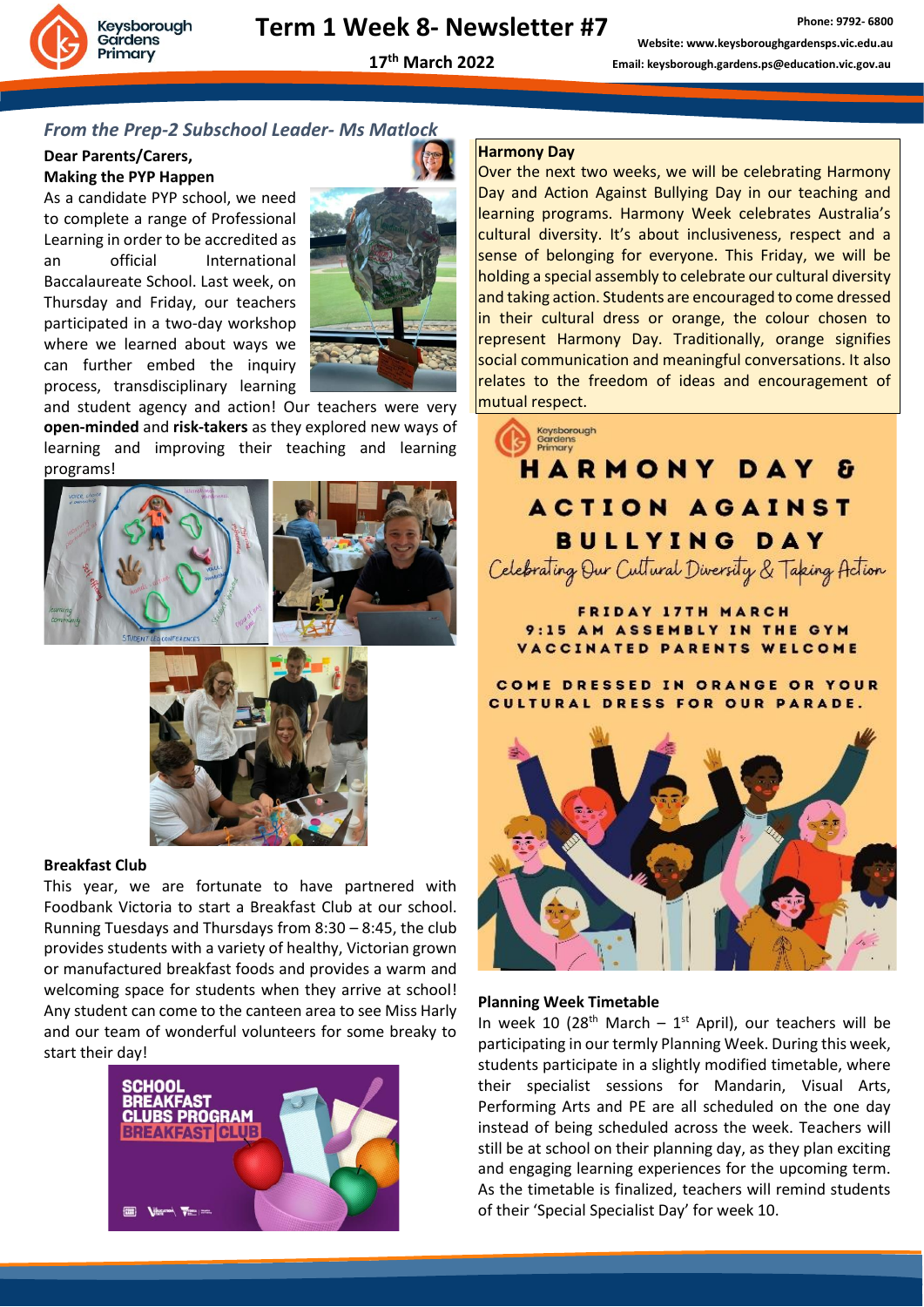

**17 th March 2022**

#### **Year 1 Excursion**

On Tuesday, there was a flurry of excitement in the year 1 space as the teachers marked the roll and a very large bus arrived in Kiss and Go, ready to take the year 1s off on their excursion to the Cranbourne Botanical Gardens! This excursion was used as a provocation for their new Unit of Inquiry, focusing on how 'the environment plays an essential role in our world'. There were some very tired students (and teachers) when they arrived back at school, and I heard the best parts included finding out about why we need plants, planting their own Native Plants, touching worms and playing on not one, but two different playgrounds!! Thank you to our incredible Year 1 teachers for planning and facilitating a wonderful excursion.



## **DonPsych**

#### *OnPsych is now available at our school!*

Do you find that your child is having emotional or behavioural issues? Are they struggling socially?

We are now working with OnPsych to have a registered psychologist / accredited mental health social worker to support your child and provide counselling during school hours, at our school.

These services are provided at the school at NO COST through Medicare bulk billing. The psychologist/mental health social worker will work collaboratively with you, your child, and the teachers to maximise opportunities for positive growth.

If you believe that this might benefit you child, please contact the school office on 97926800 or keysborough.gardens.ps@education.vic.gov.au and request a Parent Pack for further information.

#### **STAFF MEMBER IN PROFILE:**

#### **SOPHIE TANNER- 5/6 TEACHER**

#### Hello everyone!

My name is Sophie and I am very excited and thankful to have joined KGPS this year. I teach in our year 5/6 learning community and have previously taught at various schools as a CRT. Before that, I was an Inclusion



Support Person in a number of OSHC services, as I am very passionate about inclusive education and student engagement. I first discovered my passion for teaching when I volunteered at a rural school in Malaysia. Outside of teaching, I love to play netball. I'm also a keen Essendon supporter and love the AFL. I look forward to the year of learning and fun ahead!

#### **RYAN SERPANCHY– 5/6 LEADING TEACHER**

My name is Mr. Serpanchy. I am extremely happy to be leading and teaching the 5/6 learning community in 2022. I have a background in exercise science, physical activity and nutrition and am currently in my sixth year of teaching, having spent the previous years teaching Years 4, 5 and



6. I am an enthusiastic and engaging teacher who loves anything sport related, in particular AFL and Soccer. I support the Sydney Swans in the AFL and Manchester United in the English Premier League. In my spare time, I enjoy going to the movies, hanging out with friends and family and playing local footy on the weekends.

I enjoy travelling around Australia and have been lucky enough to travel to many countries in Europe. I would also like to explore more of Western Australia, Northern Territory and the rest of the world.

I am looking forward to the rest of the year ahead at Keysborough Gardens Primary School in 2022!

Kind Regards, *Rebecca* Rebecca Matlock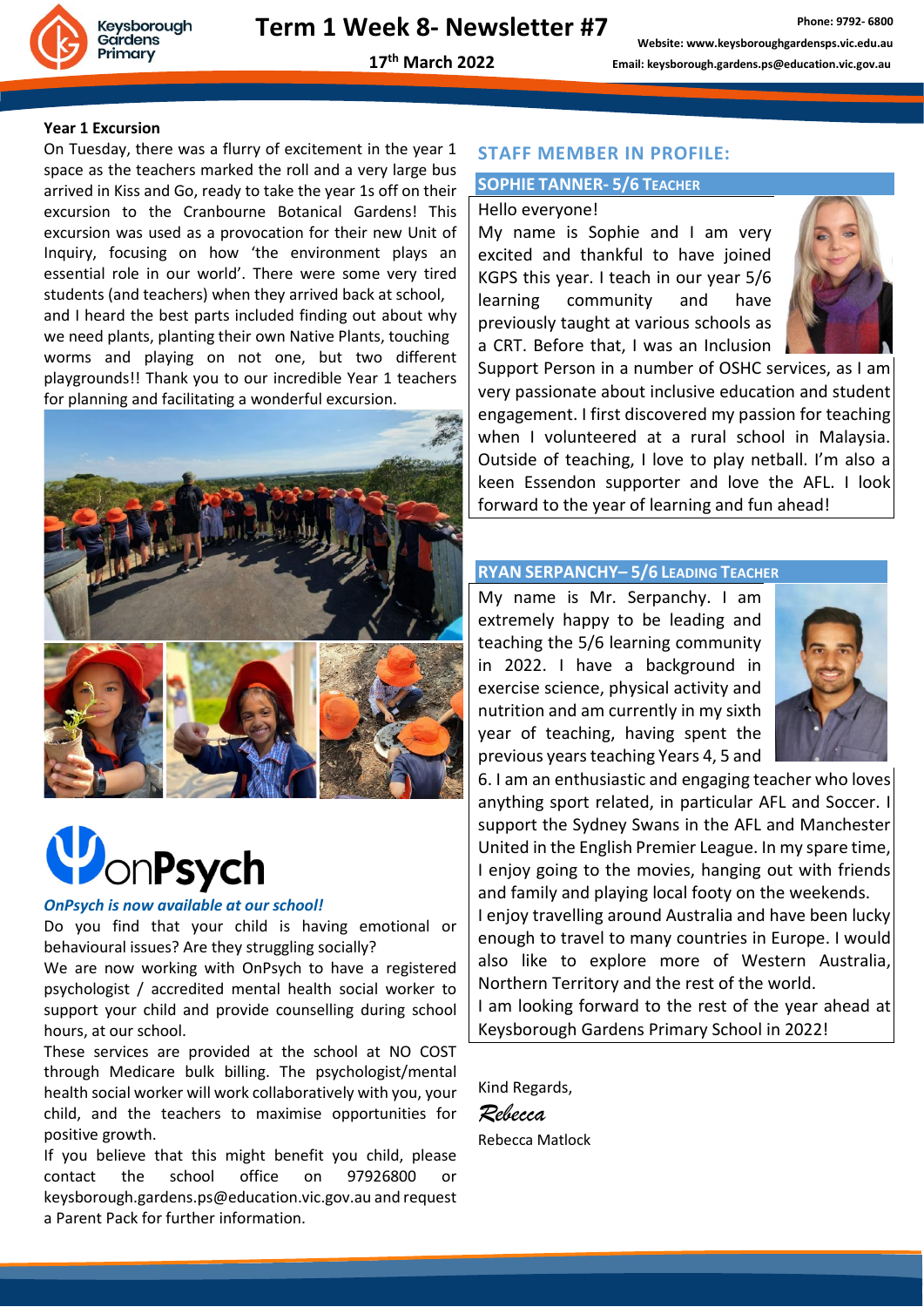

## **Term 1 Week 8- Newsletter #7**

**Phone: 9792- 6800 Website: www.keysboroughgardensps.vic.edu.au Email: keysborough.gardens.ps@education.vic.gov.au**

**17 th March 2022**

Ne are<br>stepul to you:

Thank you to the following parent helpers who attended the Yr1 excursion: Scott Bilston, Jason Caruana, Teuta Lumanovski

Thank you to this weeks canteen volunteers: Daniela Leon, Yuan Ma & Hien Le



| <b>DIARY DATES 2022</b>                |                 |                                                        |
|----------------------------------------|-----------------|--------------------------------------------------------|
| <b>March 2022</b>                      |                 |                                                        |
| Friday 18th                            | Wk 8            | Assembly 9:15am                                        |
| Wednesday 23rd                         | Wk 9            | Yr 3/4 Camp Gundiwindi (Wed-Fri)                       |
| Thursday 24th                          | Wk 9            | Yr 5/6 Interschool Sport (Away)                        |
| Friday 25th                            | Wk 9            | Assembly 2:55pm                                        |
| Monday 28th                            | <b>Wk10</b>     | <b>Planning Week</b>                                   |
| <b>April 2022</b>                      |                 |                                                        |
| Friday 1st                             | Wk 10           | Assembly 2:55pm                                        |
| Tuesday                                |                 | Special Food Day                                       |
| Wednesday 6th                          | Wk 11           | <b>School Photos</b>                                   |
| Friday 8 <sup>th</sup>                 | Wk 11           | Last day of Term 1- (3:30pm finish)<br>Assembly 2:55pm |
| Monday 25th                            | Wk 1            | <b>ANZAC Day Public Holiday</b>                        |
| Tuesday 26th                           | Wk <sub>1</sub> | Start of Term 2- students back at school               |
| Thursday 8th                           | Wk1             | State School Spectacular Rehearsal                     |
| <b>May 2022</b>                        |                 |                                                        |
| Tuesday 10th                           | Wk <sub>3</sub> | Yr 3&5 Naplan Writing                                  |
| Wednesday 11th                         | Wk <sub>3</sub> | Yr 3&5 Naplan starts                                   |
| <b>Assembly every Friday at 2:55pm</b> |                 |                                                        |



#### Special Food Day - Tuesday 5th April

At end of last year we had arranged a house sports day where there was an option to purchase a lunch pack from our canteen. Sadly, this was cancelled due to COVID.

We are re-scheduling this special food day for Tuesday 5th April, this includes a sausage, packet of chips and juice box all for just \$5.00.

**If you purchased a pack at the end of last year you won't need to purchase this again.** You will be able to see your order in Compass Canteen - My orders - Past Orders to confirm this. Or if you are unsure please email your classroom teacher who will be able to confirm if an order was placed. All orders must be in by 8pm Sunday 2nd April to assist with catering. Please understand that no late orders can be accepted so to avoid disappointment get your orders in early.